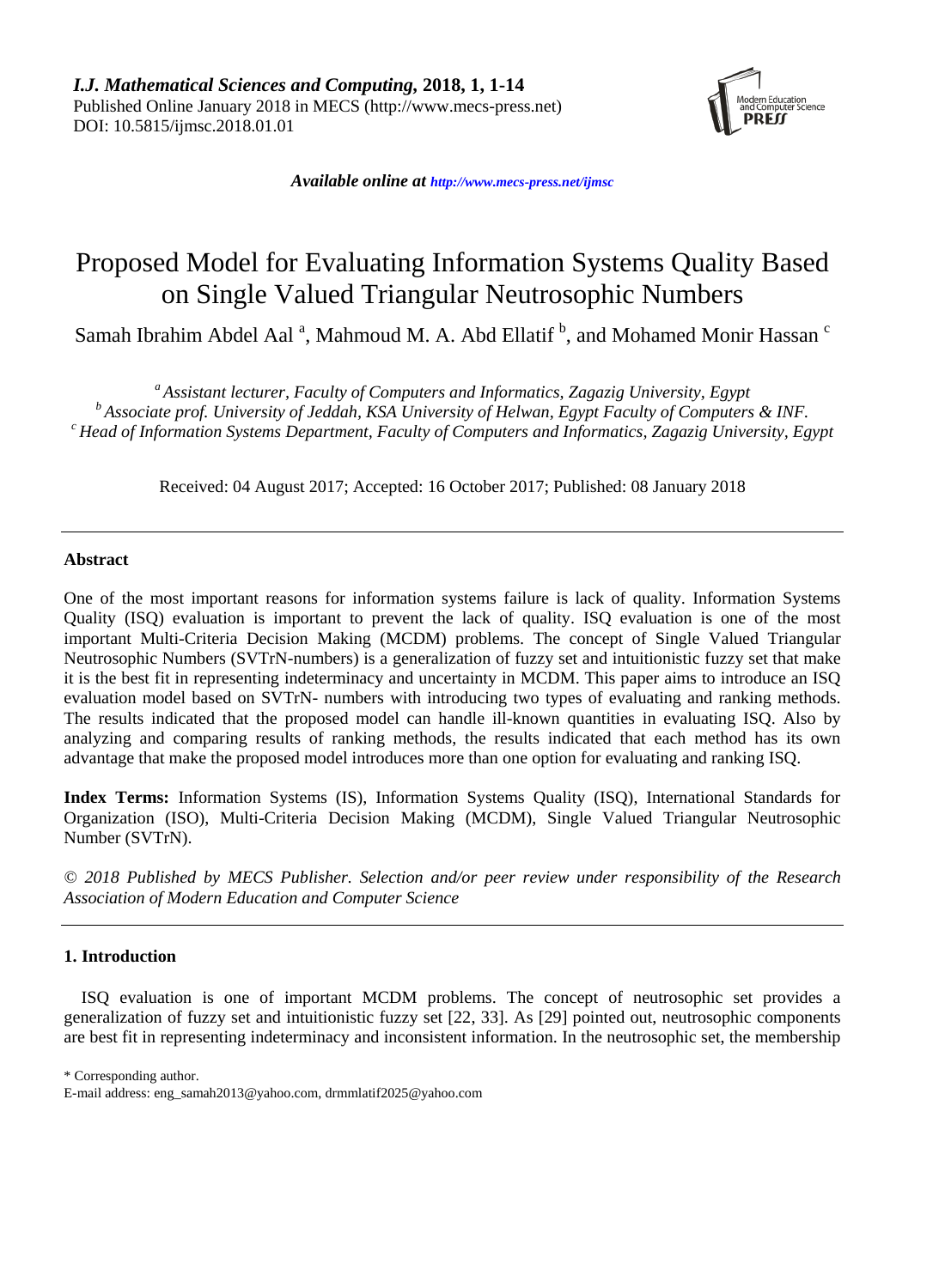function independently indicates: Truth-membership-membership degree, false membership-membership degree, and Indeterminacy-membership degree. Neutrosophic set is more powerful in expressing the uncertainty and indeterminate than intuitionistic fuzzy set and fuzzy set. SVTrN-number is a special case of neutrosophic set that can handle ill-known quantity very difficult problem in MCDM. This research aims to introduce an ISQ evaluation model based on SVTrN-numbers with introducing two types of evaluation and ranking methods. The results indicated that the proposed model can handle ill- known quantities in evaluating ISQ. Also by analyzing and comparing results of ranking methods, the results indicated that each method has its own advantage that make the proposed model introduces more than one option for evaluating and ranking ISQ. This paper is organized as the follows: the first section presents the introduction for this work; the second section introduces information systems quality evaluation criteria; the third section provides basic definitions; the fourth section: introduces the proposed model for evaluating ISQ; the fifth section gives conclusion and future work; the final section provides references.

# **2. Related Work**

In a MCDM problem, the ranking of alternatives with neutrosophic numbers is many difficult because neutrosophic numbers are not ranked by ordinary methods as real numbers. However it is possible with score functions, aggregation operators, distance measures, and so on. As [15] stated there are several ranking methods. However, there is no unique best approach exists. In [18] proposed a ranking method to order triangular intuitionistic fuzzy numbers by accepting a statistical viewpoint and interpreting each IFN as ensemble of ordinary fuzzy numbers. Ye [28] presented the notations of simplified neutrosophic sets and gave the operational laws of simplified neutrosophic sets. Then, he introduced some aggregation operators and developed ranking method. In [5] developed a ranking method for trapezoidal intuitionistic fuzzy numbers and taking sum of value and ambiguity index. In [20] introduced the concept of multi-valued neutrosophic set with the operations. Then, they gave two multi-valued neutrosophic power aggregation operators and applied to multi-criteria group decision-making problems. Li [13] provides ratio ranking method for TIFNs and cut sets of intuitionistic trapezoidal fuzzy numbers. Li et al [14] introduced a ranking method of triangular intuitionistic fuzzy numbers that depend on value index and ambiguity index for solving multi criteria decision-making problems. Liang et al [15] proposed a ranking method based on the expected values, the score function and the accuracy function of triangular intuitionistic fuzzy number. In [27] [30] introduced score values operators for rankings alternatives. Ye [26] proposed the concept of expected value method for intuitionistic trapezoidal fuzzy and applied it to multi-criteria decision-making problems. Deli and Şubaş [6] adapted and generalized Li et al [14] method to SVN-numbers and the results show that this method is effective and feasible. Prakash et al [21] introduced a ranking method for both trapezoidal intuitionistic fuzzy numbers and triangular intuitionistic fuzzy numbers using the centroid concept and showed the proposed method is flexible and effective.

# **3. Information Systems Quality Evaluation Criteria**

Evaluating ISQ is one of the most important MCDM problems. For evaluating ISQ, it is important to use widely accepted quality models to identify ISQ criteria and representing how quality criteria are related to each. System and software quality model provide a good tool to evaluate the quality of system and software product [24] that can support ISO. System and software quality models include: ISO/IEC 9126 for software quality, ISO/IEC 25010 has been extended to include computer systems, and quality in use from a system perspective, and ISO/IEC 25012 describes the data quality model [11] that can support creators of large and small scale databases. ISO/IEC 25030 focuses on specifying quality requirements [10]. According to [17] [8], the use of models is an acceptable means can support system and software products.. Each of these quality models differ on terminology and quality characteristics they define. The most widely adopted one is the ISO/IEC series of quality standards, especially the ISO 9126 and ISO25010 [19]. ISO/IEC9126 contains two-part quality model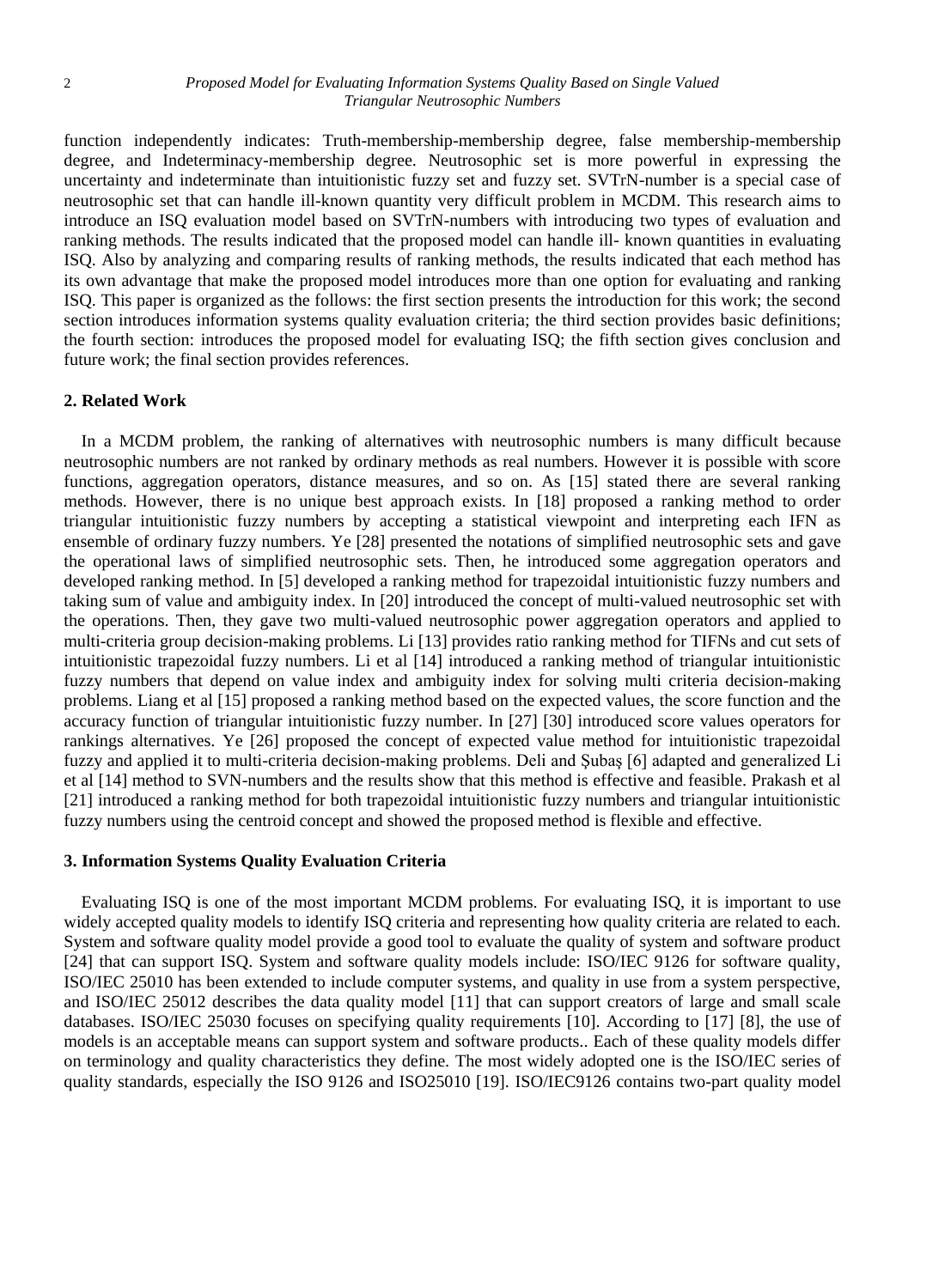for software quality. The first part introduced the internal and external quality model that identified six quality characteristics of software quality (Functionality, Reliability, Usability, Efficiency, Maintainability and Portability) [9]. The second part introduced the quality in use model that identified four characteristics (Effectiveness, Productivity, Safety, and Satisfaction). As [1] pointed out, ISO has recognized a need for further enhancement of ISO 9126. ISO/IEC 25010 defines two quality models: product quality model and quality in use model [12]. The product quality model consists of eight characteristics (functional suitability, performance efficiency, compatibility, usability, reliability, security, maintainability and portability). The quality in use model consists of five characteristics (effectiveness, efficiency, satisfaction, freedom from risk, and context coverage).

# **4. Basic Definitions**

Fuzzy theory is an important and interesting research topic in decision-making theory and can handle inexact and vague information [31]. However, fuzzy set is characterized only by its membership function between 0 and 1, but not a non-membership function [4]. To overcome the insufficient of fuzzy set, [3] extended fuzzy set and introduced intuitionistic fuzzy set by adding an additional non-membership degree, which may express more flexible information as compared with the fuzzy set. Intuitionistic fuzzy set can be defined as the follows:

**Definition 4.1.** According to [2], let E be a universe. An intuitionistic fuzzy set K over E is defined by:  $K =$  $\{ \langle x, \mu_k(x), \gamma_k(x) \rangle : x \in E \}$  where  $\mu_k: E \to [0, 1]$  and  $\gamma_k: E \to [0, 1]$  such that  $0 \leq \mu_k(x) + \gamma_k(x) \geq 1$  for any  $x \in E$ E. For each  $x \in E$ , the values,  $\mu_k(x)$  and  $\gamma_k(x)$  are degree of membership function and non-membership function of x, respectively.

The concept of neutrosophic set came from a philosophical point of view to express indeterminate and inconsistent information [23]. The concept of neutrosophic set introduced a generalization of fuzzy set and intuitionistic fuzzy set [22, 32] and it is characterized by its membership function and non-membership function between 0 and 1. In the neutrosophic set, the membership function independently indicates: Truthmembership-membership degree, false membership-membership degree, and indeterminacy-membership degree. Neutrosophic set can be defined as the follows:

**Definition 4.2.** According to [23], let E be a universe. A neutrosophic sets A over E is defined by:

 $A = \{ \langle x, (T_A(x), I_A(x), F_A(x)) \rangle : x \in E \}$  where  $T_A(x), I_A(x)$ , and  $F_A(x)$  are called truth-membership function, indeterminacy-membership function and falsity membership function, respectively. They are respectively defined by  $T_A : E \rightarrow ]0, 1^+[$ ,  $I_A : E \rightarrow ]0, 1^+[$ ,  $F_A : E \rightarrow ]0, 1^+[$ 

Such that.  $0 \leq^{\circ} (T_A(x) + I_A(x) + F_A(x) \geq 3^+$ 

## *4.1. Single Valued Triangular Neutrosophic Numbers*

Single valued triangular neutrosophic numbers (SVTrN-numbers) is a special case of neutrosophic set that can handle ill-known quantity very difficult problem in multi-attribute decision making and ranking. SVTrNnumbers is suitable for the expression of incomplete, indeterminate, and inconsistent information in actual applications. Specially, it has been widely applied in many areas [27] such as decision-making, image processing, medical diagnosis, fault diagnosis.

**Definition 4.3.** According to [6] [25] SVTrN-numbers a can be defined as the follows: let  $\bar{a} = ((a, b, c);$  $w_{\bar{a}}$ ,  $w_{\bar{a}}$ ,  $y_{\bar{a}}$ ) where is a SVTrN-number whose truth-membership, indeterminacy-membership and falsitymembership functions are respectively defined by:

$$
\mu_{\bar{a}}(x) = \{((x-a) \ w_{\bar{a}})/(b-a) \text{ for } a \leq x < b, ((c-x) \ w_{\bar{a}})/(c-b) \text{ for } b \leq x \leq c, 0 \text{ for otherwise } (1)
$$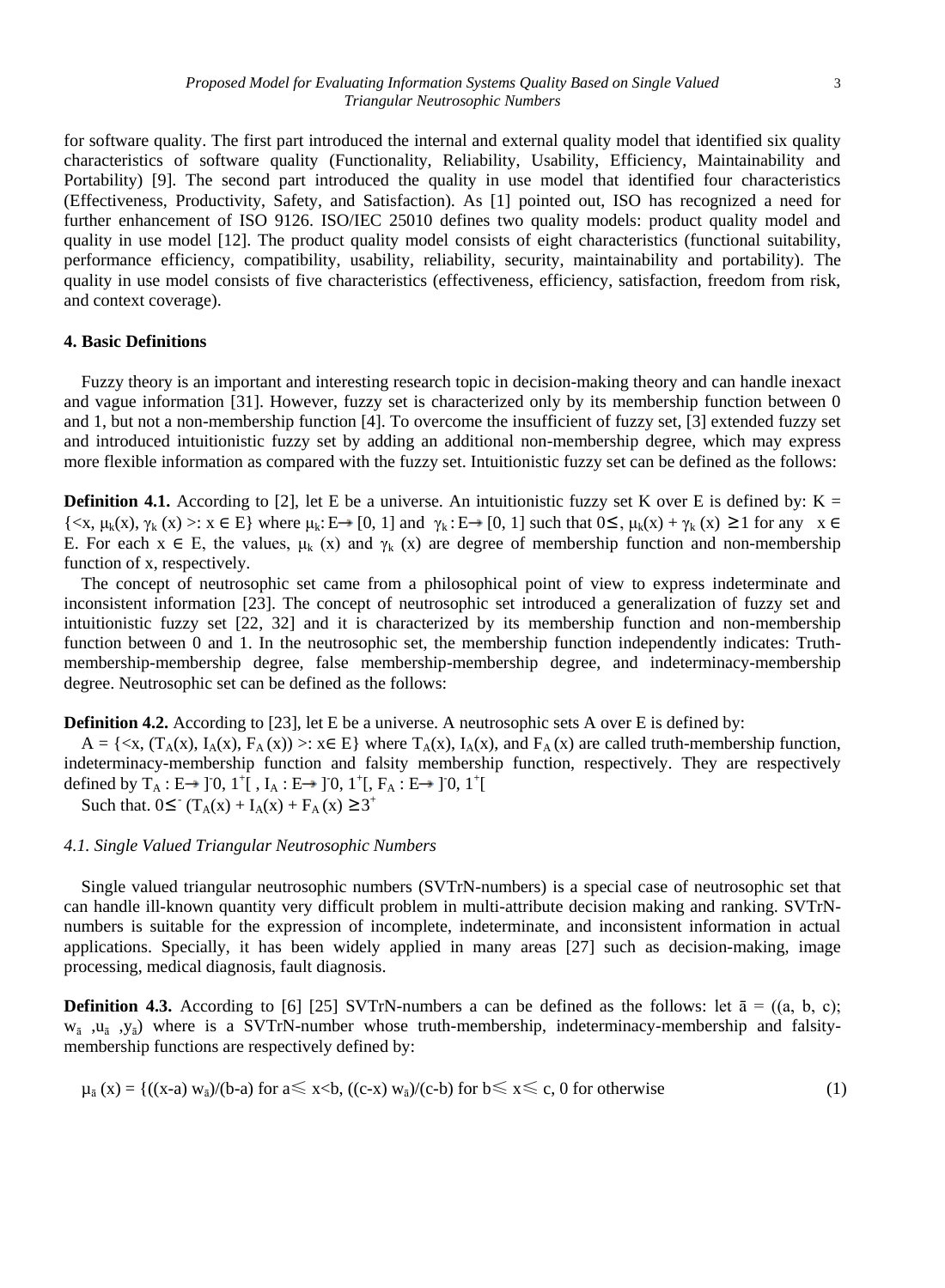$$
\upsilon_{\bar{a}}(x) = \{ (b-x+u_{\bar{a}}(x-a))/(b-a) \text{ for } a \leq x < b, (x-b+u_{\bar{a}}(c-x))/(c-b) \text{ for } b \leq x \leq c, 0 \text{ for otherwise } (2) \}
$$

$$
\lambda_{\bar{a}}(x) = \{ (b-x+y_{\bar{a}}(x-a))/(b-a) \text{ for } a \le x \le b, (x-b+y_{\bar{a}}(c-x))/(c-b) \text{ for } b \le x \le c, 0 \text{ for otherwise } (3)
$$

If a is a and at least c>0, then  $\bar{a} = ((a, b, c); w_{\bar{a}}, u_{\bar{a}}, y_{\bar{a}})$  is called a positive SVTrN-number, denoted by  $\bar{a}$ >0. Likewise, If a≤0 and at least c<0,  $\bar{a} = ((a, b, c); w_{\bar{a}}, u_{\bar{a}}, y_{\bar{a}})$  is called a negative SVTrN-number, denoted by  $\bar{a}$ <0.

**Definition 4.4.** According to [25] let  $\bar{a} = ((a_1, b_1, c_1); w_{\bar{a}}, u_{\bar{a}}, y_{\bar{a}}), \bar{e} = ((a_2, b_2, c_2); w_{\bar{e}}, u_{\bar{e}}, y_{\bar{e}})$  be two SVTrNnumbers and  $\gamma \neq 0$  be any real number, then

$$
\bar{a} + \bar{e} = ((a_1 + a_2, b_1 + b_2, c_1 + c_2); \min\{w_{\bar{a}}, w_{\bar{e}}\}, \max\{u_{\bar{a}}, u_{\bar{e}}\}, \max\{y_{\bar{a}}, y_{\bar{e}}\})
$$
(4)

 $\bar{a}\bar{e}$ ={((a<sub>1</sub> a<sub>2</sub>,b<sub>1</sub> b<sub>2</sub>,c<sub>1</sub> c<sub>2</sub>),min {w<sub>a</sub> ,w<sub> $\bar{e}$ </sub>}, max{u<sub>a</sub> ,u<sub> $\bar{e}$ </sub>},max{y<sub>a</sub> ,y<sub> $\bar{e}$ </sub>}) for (c<sub>1</sub>>0,c<sub>2</sub>>0), ((a<sub>1</sub> c<sub>2</sub>,b<sub>1</sub> b<sub>2</sub>,c<sub>1</sub> a<sub>2</sub>),  $\min\{w_{\bar{a}} , w_{\bar{e}}\}$ ,max $\{u_{\bar{a}} , u_{\bar{e}}\}$ ,max $\{y_{\bar{a}}$  $(y_{\bar{e}})$  for  $(c_1<0,c_2>0)$   $((c_1 c_2,b_1 b_2,a_1 a_2),$  min  $\{w_{\bar{a}}, w_{\bar{e}}\}$ ,max $\{u_{\bar{a}}, u_{\bar{e}}\}$ ,max $\{y_{\bar{a}}, y_{\bar{e}}\}$  for  $(c_1 < 0, c_2 < 0)$ ) (5)

$$
\gamma \bar{a} = \{ ((\gamma a_1, \gamma b_1, \gamma c_1); w_{\bar{a}}, u_{\bar{a}}, y_{\bar{a}}) \text{ for } (\gamma > 0), ((\gamma c_1, \gamma b_1, \gamma a_1); w_{\bar{a}}, u_{\bar{a}}, y_{\bar{a}}) \text{ for } (\gamma < 0) \tag{6}
$$

## *4.1.1. Concepts of Values and Ambiguities for SVTrN-Numbers*

Concept of cut (or level) sets, values, ambiguities, weighted values and weighted ambiguities of SVTrNnumbers have desired properties and can reflect information on membership degrees and non-membership degrees.

**Definition 4.5.** As [6] [13] pointed out, let  $\bar{a} = ((a_1, b_1, c_1); w_{\bar{a}}, u_{\bar{a}}, y_{\bar{a}})$  is an arbitrary SVTrN-number. Then,

**1.**  $\alpha$  -cut set of the SVTrN-number  $\bar{a}$  for truth-membership is calculated as:

$$
[L_{\bar{a}}\left(\alpha\right),R_{\bar{a}}\left(\alpha\right)]= [((w_{\bar{a}}\cdot\alpha)\ a^+\ \alpha b)/w_{\bar{a},}\ ((w_{\bar{a}}\cdot\alpha)\ c^+\ \alpha b)/w_{\bar{a}}]
$$

If  $f(\alpha) = \alpha$ , where  $f(\alpha) \in [0, 1]$  and  $f(\alpha)$  is monotonic and non-decreasing of  $\alpha \in [0, w_{\overline{a}}]$ , the value and ambiguity of the SVTrN-number ā can be calculated as:

$$
V_{\mu}(\bar{a}) = ((a + 4b + c) (w_{\bar{a}})^{2})/6
$$
 (7)

$$
A_{\mu}(\bar{a}) = ((c-a) (w_{\bar{a}})^2)/6
$$
 (8)

**2.** β -cut set of the SVTrN-number ā for indeterminacy membership is calculated as;

$$
[\dot{L}_{\bar{a}}(\beta), \dot{R}_{\bar{a}}(\beta)] = [((1-\beta)b + (\beta - u_{\bar{a}})a)/(1 - u_{\bar{a}}), ((1-\beta)b + (\beta - u_{\bar{a}})c)/(1 - u_{\bar{a}})]
$$

If *g*(*β*) =1- β, where *g*(*β*) ∈ [0, 1] and *g*(*β*) is monotonic and non-increasing of β ∈ [u<sub>ā</sub>,1], the value and ambiguity of the SVTrN-number ā can be calculated, respectively, as the follows:

$$
V_{\nu}(\bar{a}) = ((a + 4b + c) (1 - u_{\bar{a}})^2)/6
$$
\n(9)

$$
A_{\nu}(\bar{a}) = ((c-a) (1 - u_{\bar{a}})^2)/6 \tag{10}
$$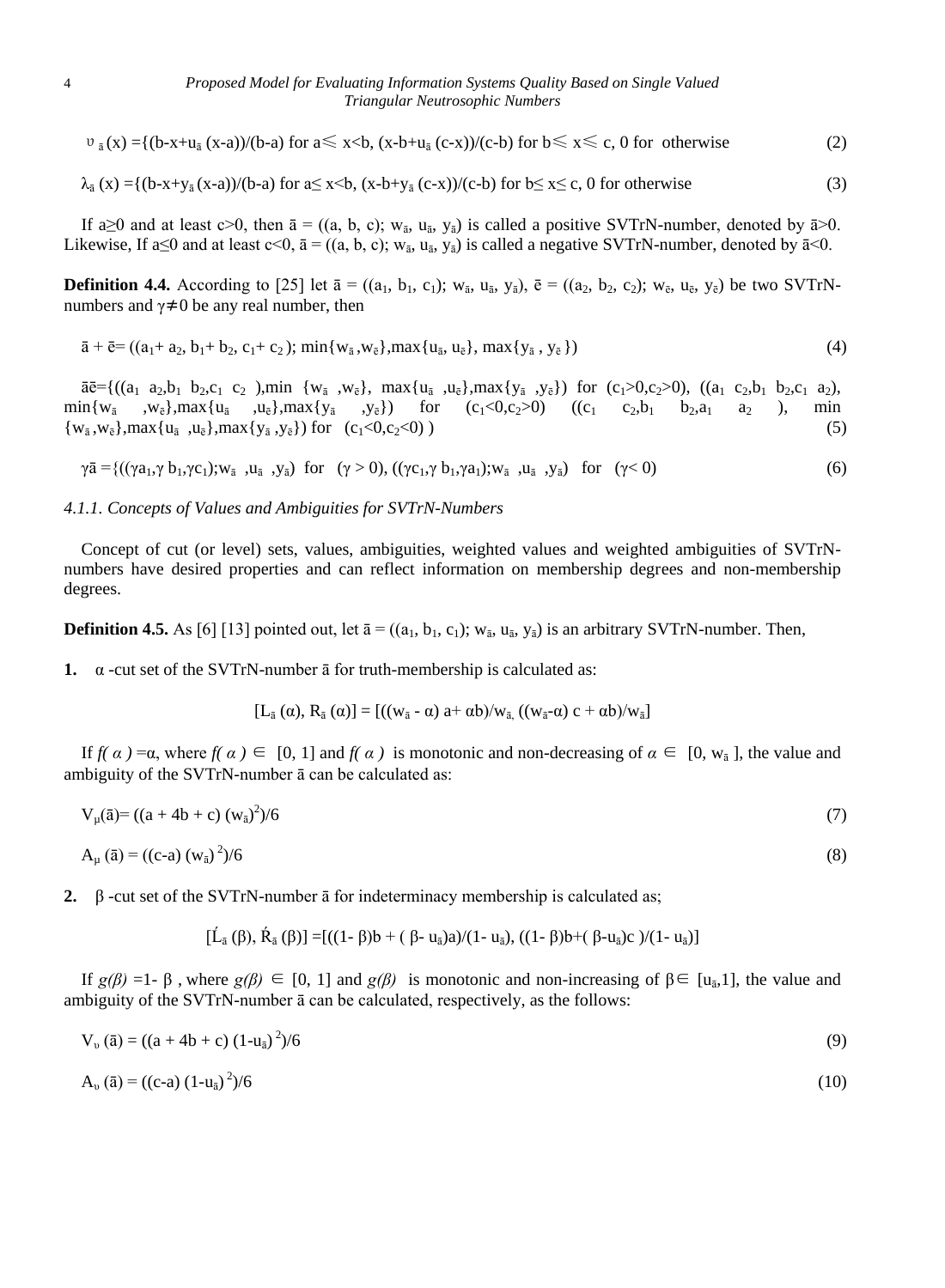**3.** γ - cut set of the SVTrN-number a for falsity-membership is calculated as;

$$
[\dot{L}_{\bar{a}}(\gamma), \dot{R}_{\bar{a}}(\gamma)] = [((1-\gamma)b + (\gamma - y_{\bar{a}})a)/(1-y_{\bar{a}}), ((1-\gamma)b + (\gamma - y_{\bar{a}})c)/(1-y_{\bar{a}})]
$$

If  $h(\gamma) = 1-\gamma$ , where  $h(\gamma) \in [0, 1]$  and  $h(\gamma)$  is monotonic and non-increasing of  $\gamma \in [y_{\overline{a}}, 1]$ , the value and ambiguity of the SVTrN-number  $\overline{a}$ , respectively, as;

$$
V_{\lambda}(\bar{a}) = ((a + 4b + c) (1 - y_{\bar{a}})^2)/6
$$
\n(11)

$$
A_{\lambda}(\bar{a}) = ((c-a) (1-y_{\bar{a}})^2)/6 \tag{12}
$$

The function  $f(\alpha)$  gives different weights to elements at different  $\alpha$  -cut sets and these cut sets come from values of  $\mu_{\bar{a}}(x)$  which have a considerable amount of uncertainty. Therefore,  $V_{\mu}(\bar{a})$  can reflect the information on membership degrees. Also, *g(β)* can lessen the contribution of the higher *β* -cut sets come from values of  $v_{\bar{a}}$ (x) which have a considerable amount of uncertainty. Therefore, V*υ*(ā) can reflect the information on nonmembership degrees. Likewise,  $V_{\lambda}(\bar{a})$  can reflect the information on non-membership degrees.

## *4.1.2. The Weighted Values and Ambiguities of the SVTrN-numbers*

The weighted values of the SVTrN-numbers can be calculated as follows:

**Definition 4.6.** According to [6] let  $\bar{a} = ((a_1, b_1, c_1); w_{\bar{a}}, u_{\bar{a}}, y_{\bar{a}})$  be a SVTrN-number. Then, for  $\theta \in [0, 1]$ , the  $\theta$ weighted value of the SVTrN-number ā can be defined as:

$$
V_{\theta}(\bar{a}) = (a + 4b + c)/6 [\theta w_{\bar{a}}^2 + (1 - \theta) (1 - u_{\bar{a}})^2 + (1 - \theta) (1 - y_{\bar{a}})^2]
$$
(13)

The  $\theta$  - weighted ambiguity of SVTrN-number  $\bar{a}$  can be defined as:

$$
A_{\theta}(\bar{a}) = (c-a) / 6 [\theta w_{\bar{a}}^{2} + (1-\theta) (1-u_{\bar{a}})^{2} + (1-\theta) (1-y_{\bar{a}})^{2}]
$$
\n(14)

**Definition 4.7.** Let  $\bar{a}$  and  $\bar{e}$  be two SVTrN-numbers and  $\theta \in [0, 1]$ . For weighted values and ambiguities of the SVTrN-numbers ā and ē, the ranking order of ā and ē can be defined as;

- (1) If  $V_{\theta}(\bar{a}) > V_{\theta}(\bar{e})$ , then  $\bar{a}$  is bigger than  $\bar{e}$
- (2) If  $V_{\theta}(\bar{a}) < V_{\theta}(\bar{e})$ , then  $\bar{a}$  is smaller than  $\bar{e}$
- (3) If  $V_{\theta}(\bar{a}) = V_{\theta}(\bar{e})$ , then
	- (i) If  $A_{\theta}(\bar{a}) = A_{\theta}(\bar{e})$ , then then  $\bar{a}$  is equal to  $\bar{e}$
	- (ii) If  $A_{\theta}(\bar{a}) > A_{\theta}(\bar{e})$ , then  $\bar{a}$  is bigger than  $\bar{e}$
	- (iii) If  $A_{\theta}(\bar{a}) < A_{\theta}(\bar{e})$ , then  $\bar{a}$  is smaller than  $\bar{e}$

#### *4.1.3. Score and Accuracy Based Method for SVTrN numbers*

According to  $[6]$  if  $b = c$  then the Single-Valued Trapezoidal Neutrosophic Number (SVTN number) is treated as a SVTrN-number. Therefore, the method that introduced by [7] [16] can be adapted to give scores to SVTrN numbers as the follows: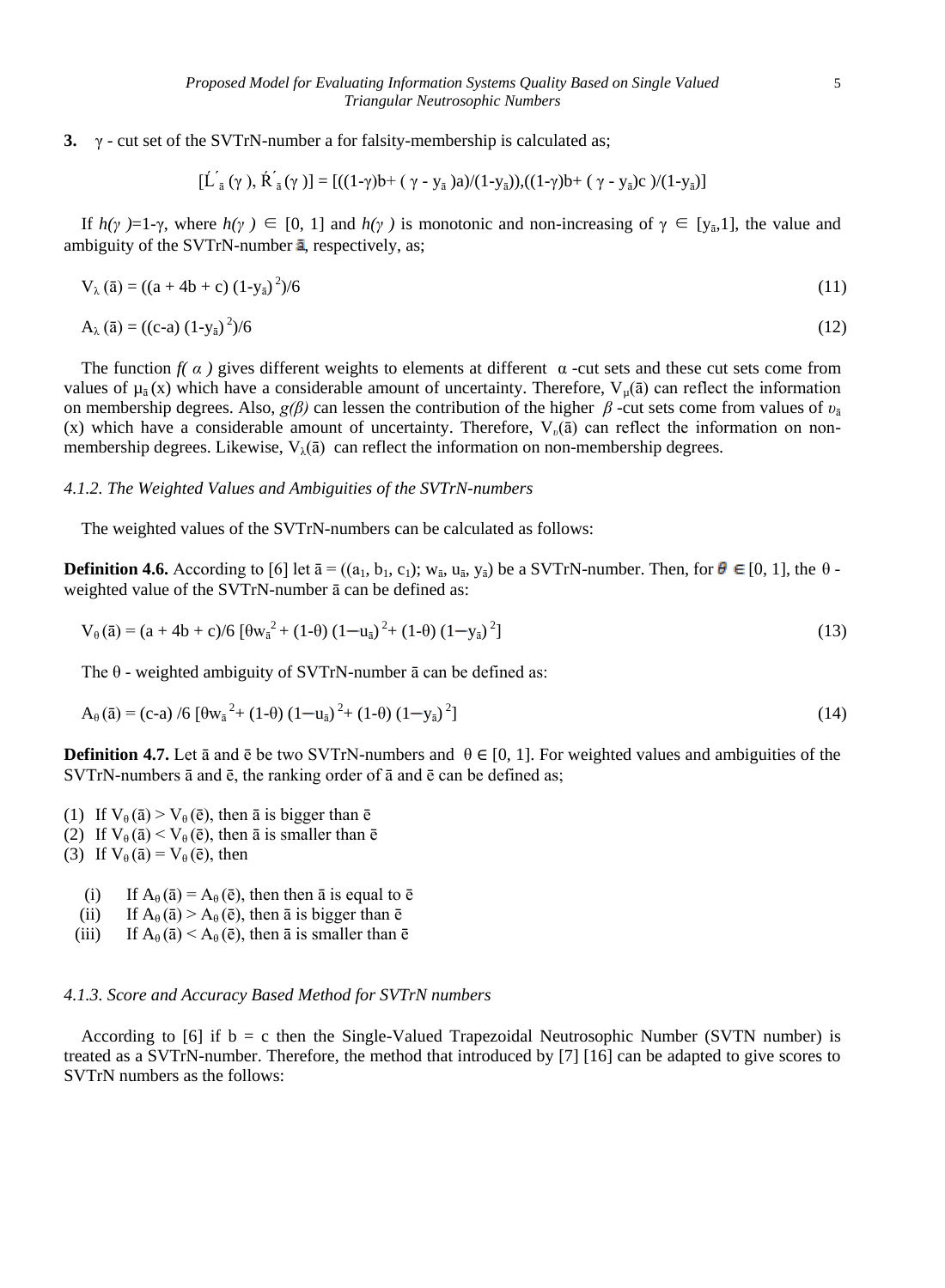**Definition 4.8.** Let  $\bar{I} = ((a, b, c, d); w_{\bar{I}}, w_{\bar{I}}, v_{\bar{I}})$  be a SVTN number, as [7] [16] pointed out, the score function of  $\bar{I}$ can be defined as:

$$
S(\bar{I}) = 1/16[(a+b+c+d)(2+w_{\bar{I}}-u_{\bar{I}}-y_{\bar{I}})]
$$
\n(15)

And the accuracy function can be defined as:

$$
h(\bar{I}) = 1/16 [(a + b + c + d))(2 + w_{\bar{I}} - u_{\bar{I}} + y_{\bar{I}})]
$$
\n(16)

If  $c = b$ , then the score function and the accuracy function of  $\overline{I}$  can be defined as:

$$
S(\bar{I}) = 1/16 [(a + 2b + d)(2 + w_{\bar{I}} - u_{\bar{I}} - y_{\bar{I}})]
$$
\n(17)

$$
h(\bar{I}) = 1/16 [(a + 2b + d)(2 + w_{\bar{I}} - u_{\bar{I}} + y_{\bar{I}})]
$$
\n(18)

And the SVTN number is treated as a SVTrN-number. Consequently, **Definition 4.9.** Let  $\bar{a} = ((a_1, b_1, c_1);$  $w_{\bar{a}}$ ,  $u_{\bar{a}}$ ,  $y_{\bar{a}}$ ) be a SVTrN-number, the score function and accuracy function of  $\bar{a}$  can be defined, respectively, as the follows:

$$
S(\bar{a}) = 1/16 [(a + 2b + c)(2 + w_{\bar{a}} - u_{\bar{a}} - y_{\bar{a}})]
$$
\n(19)

$$
h(\bar{a}) = 1/16 [(a + 2b + c)(2 + w_{\bar{a}} - u_{\bar{a}} + y_{\bar{a}})]
$$
\n(20)

**Definition 4.10.** Let  $\bar{a} = ((a_1, b_1, c_1); w_{\bar{a}}, u_{\bar{a}}, y_{\bar{a}}), \bar{e} = ((a_2, b_2, c_2); w_{\bar{e}}, u_{\bar{e}}, y_{\bar{e}})$  be two SVTrN-numbers. The comparison method for ā and ē can defined as:

- (1) If S ( $\bar{a}$ ) < S ( $\bar{e}$ ), then  $\bar{a} < \bar{e}$
- (2) If S ( $\bar{a}$ ) > S ( $\bar{e}$ ), then  $\bar{a}$  >  $\bar{e}$
- (3) If S ( $\bar{a}$ ) = S ( $\bar{e}$ ), then
	- (i) If h ( $\bar{a}$ ) < h ( $\bar{e}$ ), then  $\bar{a} < \bar{e}$
	- (ii) If h  $(\bar{a}) > h$  ( $\bar{e}$ ), then  $\bar{a} > \bar{e}$
	- (iii) If h ( $\bar{a}$ ) = h ( $\bar{e}$ ), then  $\bar{a} = \bar{e}$

#### **5. The Proposed Model for Evaluating Information Systems Quality**

The proposed model aims to evaluate ISQ by making use of SVTrN-numbers to handle uncertainty in expressing human knowledge as well as provide two ranking methods to give more than one option for evaluating and ranking ISQ. The proposed model consists of three phases as the follows:

**Phase I:** Construct the SVTrN-Multi-Criteria Decision Matrix of Decision Maker

Let Q=  $(q_1, q_2... q_n)$  a set of information systems. C=  $(c_1, c_2... c_m)$  be ISQ criteria, and let  $[A_{ij}] = ((a_{ij}, b_{ij}, c_{ij})$ ;  $w_{\text{āij}}$ ,  $u_{\text{āij}}$ ,  $y_{\text{āij}}$ ) (i $\in I_{\text{m}}$  for ISQ criteria, j  $\in I_{\text{n}}$  information systems) be a SVTrN-number. Then decision matrix can be identified as the follows: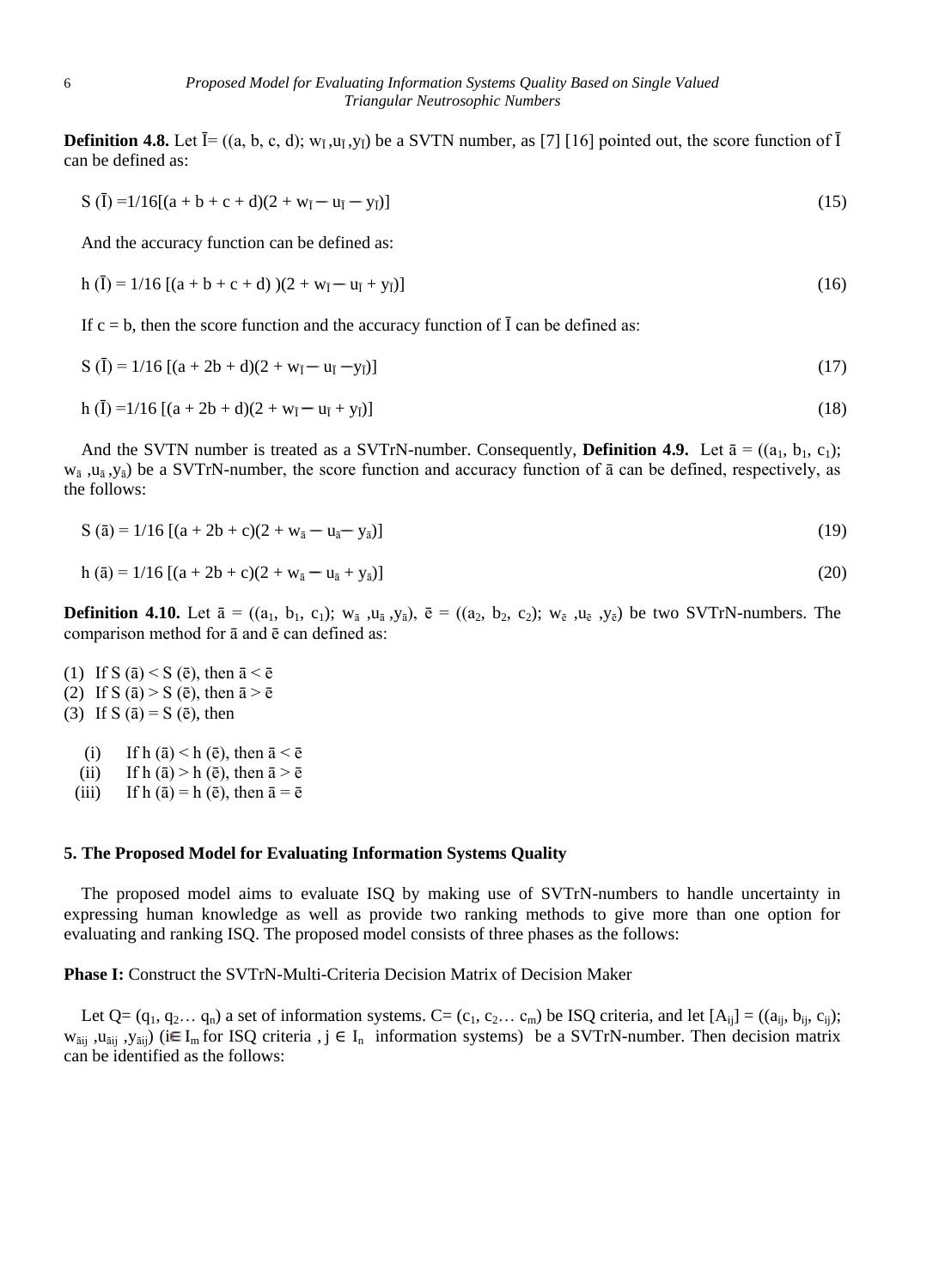$$
[A_{ij}]_{m^*n} = \begin{pmatrix} A_{11} & A_{12} & \cdots & A_{1n} \\ A_{21} & A_{22} & \cdots & A_{2n} \\ \vdots & & \ddots & \vdots \\ A_{m1} & A_{m2} & \cdots & A_{mn} \end{pmatrix}
$$

**Phase II:** Calculate the Comprehensive Values

At the first, Compute the normalized decision-making matrix  $R = [r_{ij}]_{m*n}$  and compute U=  $[u_{ii}]_{m*n}$  as the follows:

• Compute the normalized decision-making matrix  $R = [r_{ij}]_{m*n}$  where

 $R_{ij}$ = (( $a_{ij}/\bar{a}^+$ ,  $b_{ij}/\bar{a}^+$ ,  $c_{ij}/\bar{a}^+$ ); w<sub>āij</sub> ,u<sub>āij</sub> ,y<sub>āij</sub>) Such that  $\bar{a}$ += max  $\{c_{ij}: i \in I_m, j \in I_n\}$ 

- Compute U=  $[u_{ii}]_{m*n}$  of R. Where,  $u_{ii}= \omega_i r_{ii}$  (i  $\in I_m$  for ISQ criteria , j  $\in I_n$  information systems),
- $\omega = (\omega_1, \omega_2, \dots, \omega_m)$  be the weight vector of ISQ criteria, where  $\omega_i \in [0, 1]$ ,  $i \in I_m$ ,  $\sum_{i=1}^m \omega_i = 1$

Then, calculate the comprehensive values  $S_i$  as:

$$
S_j = \sum_{i=1}^m u_{ij} = \left( \left( \sum_{i=1}^m \omega_i r_{ij}, \sum_{i=1}^m \omega_i r_{ij}, \sum_{i=1}^m \omega_i r_{ij} \right); \text{ max } w_{\text{aij}}, \text{ min } u_{\text{aij}}, \text{ min } y_{\text{aij}} \right) \quad (j \in I_n) \tag{21}
$$

## **Phase III:** Evaluate and Rank the Quality of IS

This phase aims to introduce two evaluating and ranking methods: (1) - weighted value and ambiguity based method, (2) - score and accuracy based method, to give more than one option for evaluating and ranking ISQ.

#### (1) Weighted value and ambiguity method

*Firstly,* calculate the value of truth-membership-membership degree, and indeterminacy-membership, and falsity-membership degree for each comprehensive value based on "Eq.  $(7)$ " "Eq.  $(9)$ "and "Eq.  $(11)$ ", respectively, as the follows:

$$
V_{\mu}(S_j) = ((a + 4b + c) (w_{sj})^2)/6
$$
 (22)

$$
V_{\nu}(S_j) = ((a + 4b + c) (1 - u_{sj})^2)/6
$$
\n(23)

$$
V_{\lambda}(S_j) = ((a + 4b + c) (1 - y_{sj})^2)/6
$$
\n(24)

And, calculate the ambiguity of truth-membership-membership degree, and indeterminacy-membership, and falsity-membership degree for each comprehensive value based on "Eq. (8)" "Eq. (10)"and "Eq. (12)", respectively, as the follows:

$$
A_{\mu}(S_j) = ((c-a) (w_{sj})^2)/6
$$
 (25)

$$
A_{\nu}(S_j) = ((c-a) (1 - u_{sj})^2)/6
$$
 (26)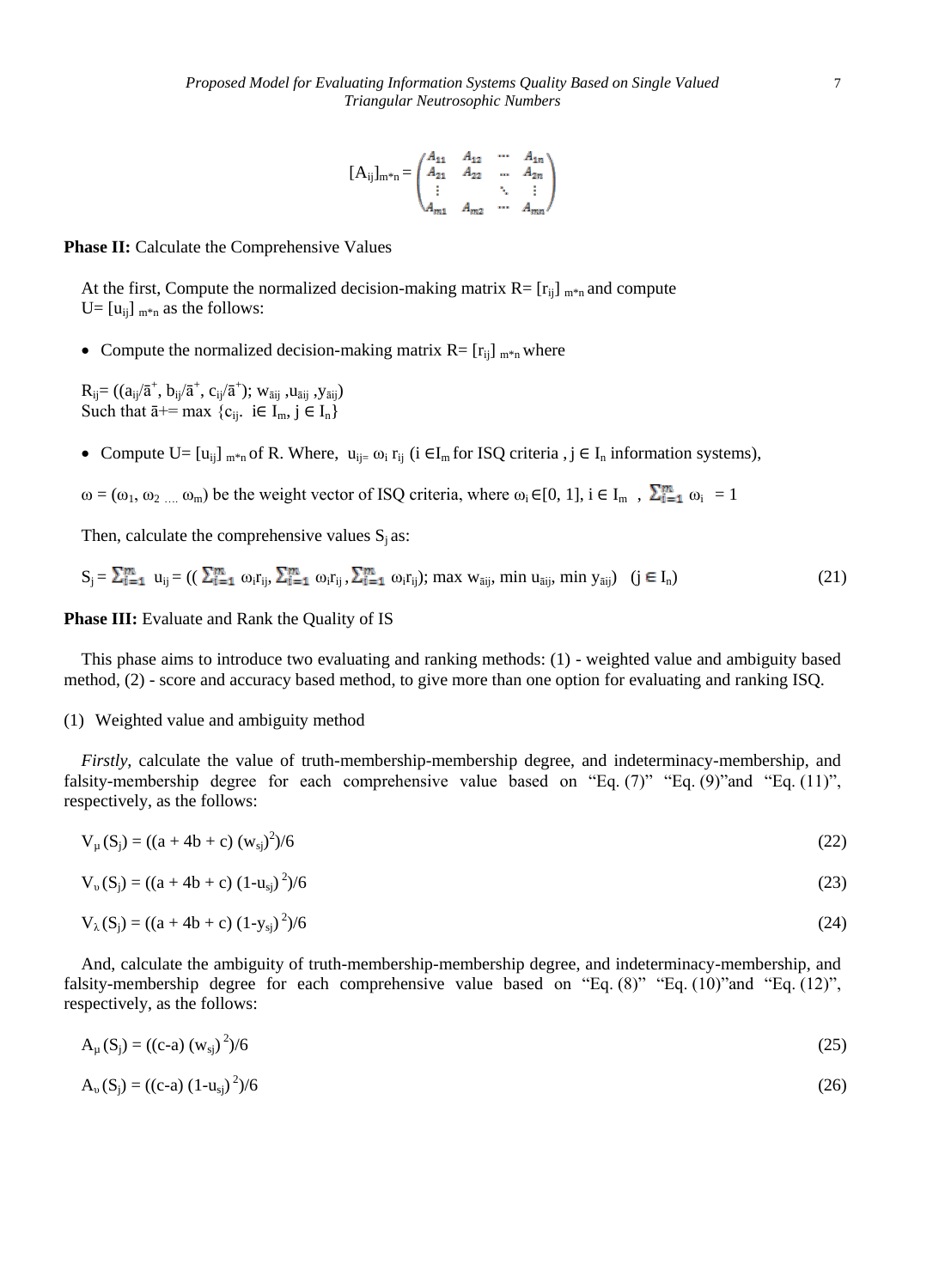$A_{\lambda}(S_j) = ((c-a) (1-y_{sj})^2)$  $)/6$  (27)

*Secondly*, calculate the weighted values ( $\theta$  -weighted value) for each alternative as the follows:

From "Eq. (13)" "Eq. (22)" "Eq. (23)" and "Eq. (24)" the  $\theta$  -weighted value of each comprehensive value S<sub>i</sub> is defined as:

$$
V_{\theta}(S_j) = V_{\mu}(S_j) \theta + V_{\nu}(S_j) (1-\theta) + V_{\lambda}(S_j) (1-\theta)
$$
\n(28)

From "Eq.  $(14)$ " "Eq.  $(25)$ " "Eq.  $(26)$ " and "Eq.  $(27)$ " The  $\theta$  - weighted ambiguity of a comprehensive value  $S_i$  can be defined as:

$$
A_{\theta}(S_j) = (c-a) / 6 [\theta w_j^2 + (1-\theta) (1-u_{sj})^2 + (1-\theta) (1-y_{sj})^2]
$$
\n(29)

$$
= A_{\mu}(S_j) \theta + A_{\nu}(S_j) (1-\theta) + A_{\lambda}(S_j) (1-\theta)
$$
\n(30)

*Thirdly*, represent the weighted values graphically for evaluating and ranking the quality of IS.

## (2) Score and Accuracy Based Method

For evaluating ISQ Score and Accuracy can be calculated as the follows:

- (i) Calculate the score function and accuracy based "Eq. (19)" and "Eq. (20)".
- (ii) Compare the results based on definition 10 for evaluating and ranking ISQ.

#### *5.1. Case study*

An IS evaluation committee wants to evaluate quality of three IS centers at three universities according eight quality criteria based ISO/IEC 25010: Functionality, reliability, usability, efficiency, maintainability, portability, security, and compatibility. The weight vector of the eight quality criteria is  $\omega$  =  $(.25, .25, .30, .20, .25, .20, .20, .20, .30)$  and  $.15$ ). The linguistic values to rate the importance of the alternatives is shown in the following table:

| Table 1. Linguistic Values to Rate the Importance of the Alternatives |  |  |  |
|-----------------------------------------------------------------------|--|--|--|
|                                                                       |  |  |  |

| Linguistic terms        | Linguistic values                |  |  |
|-------------------------|----------------------------------|--|--|
| Low                     | ((4.6; 5.5; 8.6); 0.4; 0.7; 0.2) |  |  |
| <b>Not low</b>          | ((4.7; 6.9; 8.5); 0.7; 0.2; 0.6) |  |  |
| <b>Very low</b>         | ((6.2; 7.6; 8.2); 0.4; 0.1; 0.3) |  |  |
| <b>Completely low</b>   | ((7.1; 7.7; 8.3); 0.5; 0.2; 0.4) |  |  |
| More or less low        | ((5.8; 6.9; 8.5); 0.6; 0.2; 0.3) |  |  |
| <b>Fairly low</b>       | ((5.5; 6.2; 7.3); 0.8; 0.1; 0.2) |  |  |
| <b>Essentially low</b>  | ((5.3; 6.7; 9.9); 0.3; 0.5; 0.2) |  |  |
| Neither low nor high    | ((6.2; 8.9; 9.1); 0.6; 0.3; 0.5) |  |  |
| High                    | ((6.2; 8.9; 9.1); 0.6; 0.3; 0.5) |  |  |
| Not high                | ((4.4; 5.9; 7.2); 0.7; 0.2; 0.3) |  |  |
| Very high               | ((6.6; 8.8; 10); 0.6; 0.2; 0.2)  |  |  |
| <b>Completely high</b>  | ((6.3; 7.5; 8.9); 0.7; 0.4; 0.6) |  |  |
| More or less high       | ((5.3; 7.3; 8.7); 0.7; 0.2; 0.8) |  |  |
| <b>Fairly high</b>      | ((6.5; 6.9; 8.5); 0.6; 0.8; 0.1) |  |  |
| <b>Essentially high</b> | ((7.5; 7.9; 8.5); 0.8; 0.5; 0.4) |  |  |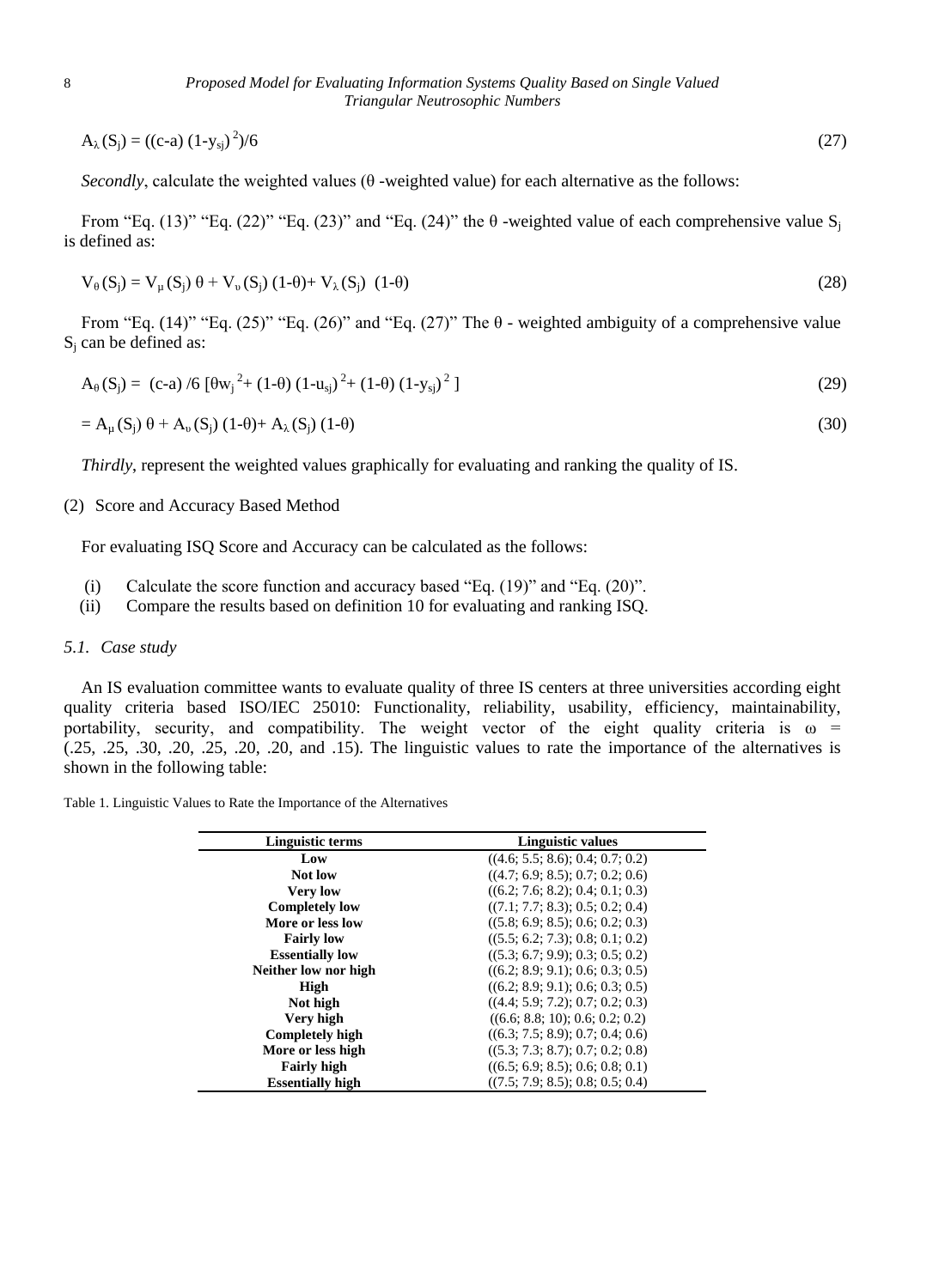For evaluating and ranking the quality of the three IS based on the proposed model, the SVTrN-numbers is applied with introducing the weighted value and ambiguity based method and the score and accuracy based method as the follows:

**Phase I:** Construct the SVTrN-Multi-Criteria Decision Matrix of Decision Maker

Let  $Q = (q_1, q_2, q_3)$  be a set of the three IS. C= (c<sub>1</sub>, c<sub>2</sub>, c<sub>3</sub>, c<sub>4</sub>, c<sub>5</sub>, c<sub>6</sub>, c<sub>7</sub>, c<sub>8</sub>) be ISQ criteria: functionality c<sub>1</sub>, reliability c<sub>2</sub>, usability c<sub>3</sub>, efficiency c<sub>4</sub>, maintainability c<sub>5</sub>, portability c<sub>6</sub>, security c<sub>7</sub>, compatibility c<sub>8</sub>. Let A=  $[A_{ii}]_{8*3} = ((a_{ii}, b_{ii}, c_{ii}); w_{\bar{a}ii}, u_{\bar{a}ii}, y_{\bar{a}ii})$  (i ∈I<sub>8</sub> for ISQ criteria, j∈I<sub>3</sub> the three information systems) be a SVTrNnumbers. Then

|                                                                                                           | $(6.2; 8.9; 9.1); 0.6; 0.3; 0.5)$ $(4.7; 6.9; 8.5); 0.7; 0.2; 0.6)$ $(6.3; 7.5; 8.9); 0.7; 0.4; 0.6)$     |  |
|-----------------------------------------------------------------------------------------------------------|-----------------------------------------------------------------------------------------------------------|--|
| $((6.3; 7.5; 8.9); 0.7; 0.4; 0.6)$ $((4.6; 5.5; 8.6); 0.4; 0.7; 0.2)$ $((6.6; 8.8; 10); 0.6; 0.2; 0.2)$   |                                                                                                           |  |
|                                                                                                           | $((6.2; 8.9; 9.1); 0.6; 0.3; 0.5)$ $((4.4; 5.9; 7.2); 0.7; 0.2; 0.3)$ $((7.5; 7.9; 8.5); 0.8; 0.5; 0.4)$  |  |
| $A = ($ ((6.2; 8.9; 9.1); 0.6; 0.3; 0.5) ((4.4; 5.9; 7.2); 0.7; 0.2; 0.3) ((6.6; 8.8; 10); 0.6; 0.2; 0.2) |                                                                                                           |  |
|                                                                                                           | $((5.3; 7.3; 8.7); 0.7; 0.2; 0.8)$ $((4.4; 5.9; 7.2); 0.7; 0.2; 0.3)$ $((6.5; 6.9; 8.5); 0.6; 0.8; 0.1)$  |  |
|                                                                                                           | $((6.3; 7.5; 8.9); 0.7; 0.4; 0.6)$ $((4.7; 6.9; 8.5); 0.7; 0.2; 0.6)$ $((6.6; 8.8; 10); 0.6; 0.2; 0.2)$   |  |
|                                                                                                           | $((6.2; 7.6; 8.2); 0.4; 0.1; 0.3)$ $((5.5; 6.2; 7.3); 0.8; 0.1; 0.2)$ $((7.5; 7.9; 8.5); 0.8; 0.5; 0.4)$  |  |
|                                                                                                           | $((4.4; 5.9; 7.2); 0.7; 0.2; 0.3)$ $((5.3; 6.7; 9.9); 0.3; 0.5; 0.2)$ $((6.5; 6.9; 8.5); 0.6; 0.8; 0.1)'$ |  |

**Phase II:** Calculate the Comprehensive Values

Before calculating the comprehensive values, Compute the normalized decision-making matrix  $R = [r_{ii}]_{8*3}$ and compute  $U=[u_{ii}]_{8*3}$  as the follows:

$$
R = \begin{pmatrix} q_1 & q_2 & q_3 \\ ((.62; .89; .91); 0.6; 0.3; 0.5) & ((.47; .69; .85); 0.7; 0.2; 0.6) & ((.63; .75; .89); 0.7; 0.4; 0.6) \\ ((.63; .75; .89); 0.7; 0.4; 0.6) & ((.46; .55; .86); 0.4; 0.7; 0.2) & ((.66; .88; 1); 0.6; 0.2; 0.2) \\ ((.62; .89; .91); 0.6; 0.3; 0.5) & ((.44; .59; .72); 0.7; 0.2; 0.3) & ((.75; .79; .85); 0.8; 0.5; 0.4) \\ ((.62; .89; .91); 0.6; 0.3; 0.5) & ((.44; .59; .72); 0.7; 0.2; 0.3) & ((.66; .88; 1); 0.6; 0.2; 0.2) \\ ((.53; .73; .87); 0.7; 0.2; 0.8) & ((.44; .59; .72); 0.7; 0.2; 0.3) & ((.66; .88; 1); 0.6; 0.2; 0.2) \\ ((.63; .75; .89); 0.7; 0.4; 0.6) & ((.47; .69; .85); 0.7; 0.2; 0.6) & ((.66; .88; 1); 0.6; 0.2; 0.2) \\ ((.62; .76; .82); 0.4; 0.1; 0.3) & ((.55; .62; .73); 0.8; 0.1; 0.2) & ((.75; .79; .85); 0.8; 0.5; 0.4) \\ ((.44; .59; .72); 0.7; 0.2; 0.3) & ((.53; .67; .99); 0.3; 0.5; 0.2) & ((.65; .69; .85); 0.6; 0.8; 0.1) \end{pmatrix}
$$

Compute U=  $[u_{ij}]_{8*3}$  of R where.  $u_{ij} = \omega_8 r_{ij}$  (i $\in I_8$  for quality criteria,  $j \in I_3$  the three IS) and  $\omega = (0.25, 0.25, 0.30, 0.20, 0.25, 0.20, 0.20, 0.15).$ 

$$
U = \begin{pmatrix} (1.155; .2222; .227); & 0.6; & 0.3; & 0.5) & ((.117; .172; .212); & 0.7; & 0.2; & 0.6) & ((.157; .187; .222); & 0.7; & 0.4; & 0.6) \\ ((.157; .187; .222); & 0.7; & 0.4; & 0.6) & ((.115; .137; .215); & 0.4; & 0.7; & 0.2) & ((.165; .220; & 250); & 0.6; & 0.2; & 0.2) \\ ((.186; .287; .273); & 0.6; & 0.3; & 0.5) & ((.132; .177; .216); & 0.7; & 0.2; & 0.3) & ((.225; .237; .255); & 0.8; & 0.5; & 0.4) \\ ((.124; .178; .182); & 0.6; & 0.3; & 0.5) & ((.088; .118; .144); & 0.7; & 0.2; & 0.3) & ((.132; .176; & 250); & 0.6; & 0.2; & 0.2) \\ ((.132; .182; .217); & 0.7; & 0.2; & 0.8) & ((.110; .147; .180); & 0.7; & 0.2; & 0.3) & ((.162; .172; .212); & 0.6; & 0.8; & 0.1) \\ ((.126; .150; .178); & 0.7; & 0.4; & 0.6) & ((.094; .138; .170); & 0.7; & 0.2; & 0.6) & ((.132; .176; & 250); & 0.6; & 0.2; & 0.2) \\ ((.124; .152; .164); & 0.4; & 0.1; & 0.3) & ((.110; .124; .146); & 0.8; & 0.1; & 0.2) & ((.150; .158; .170); & 0.8; & 0.5; & 0.4) \\ ((.666; .088;
$$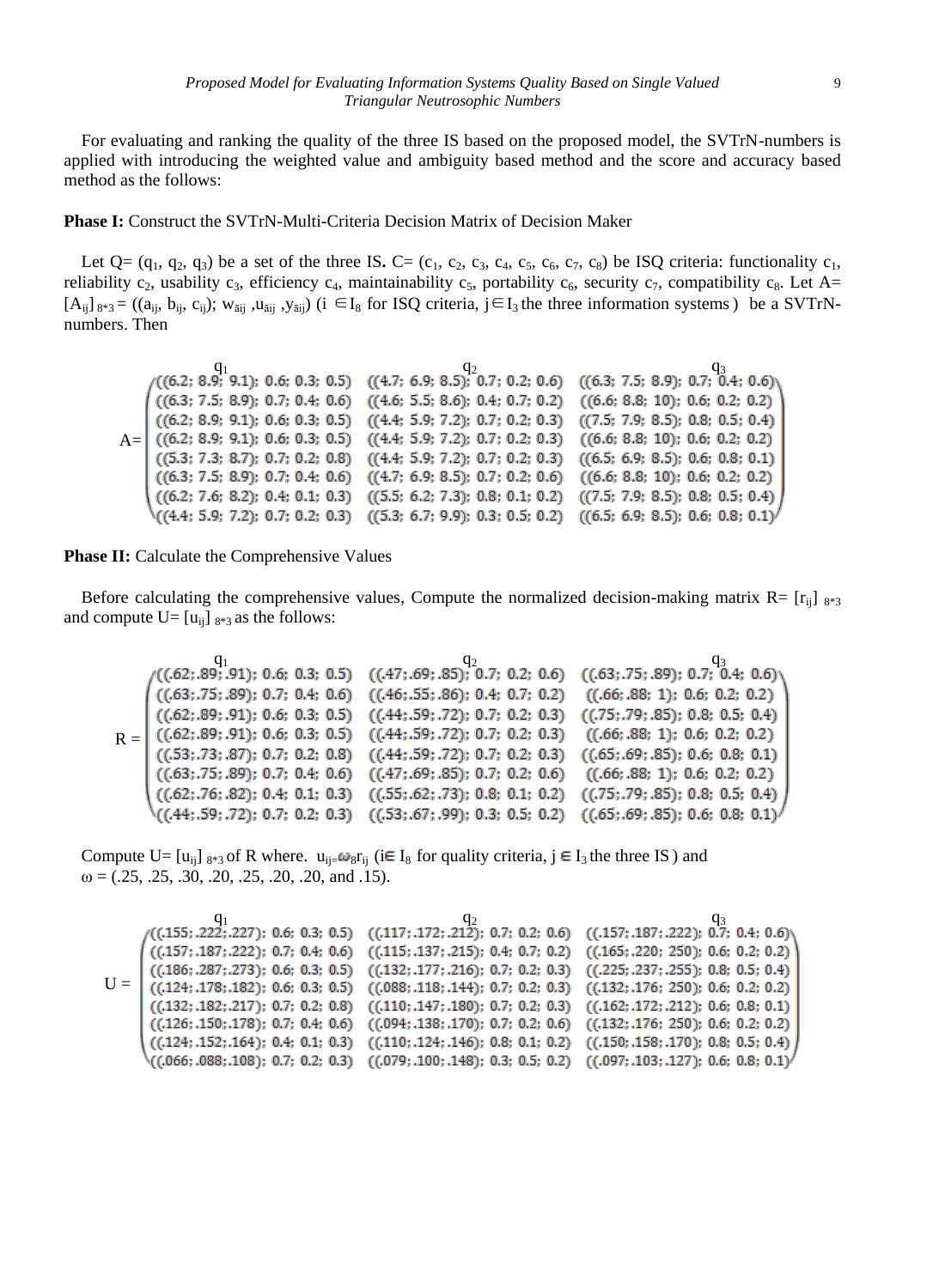Calculate the comprehensive values  $S_j$  as:  $S_j = \sum_{i=1}^{8} u_{ij}$  ( $j \in I_3$ )

 $S_1 = ((1.07; 1.446; 1.571); 0.4; 0.4; 0.8)$   $S_2 = ((.845; 1.113; 1.431); 0.3; 0.7; 0.6)$ S<sub>3</sub>= ((1.22; 1.429; 1.736); 0.6; 0.8; 0.6)

**Phase III:** Evaluate and Rank the Quality of IS

This phase introduces two types of evaluating and ranking methods as the follows:

(1) Weighted value and ambiguity method

Firstly, calculate the value and ambiguity of truth-membership-membership degree, and indeterminacymembership, and falsity-membership degree for each comprehensive value

 $V_{\mu}(S_1) = 1.404 \, (A)^2 = .224$ ;  $V_{\nu}(S_1) = 1.404 \, (1 - .4)^2 = .505$ ;  $V_{\lambda}(S_1) = 1.404 \, (1 - .8)^2 = .056$  $V_{\mu}(S_2) = 1.121 \, (0.3)^2 = 0.100$ ;  $V_{\mu}(S_2) = 1.121 \, (1 - .7)^2 = 0.100$ ;  $V_{\lambda}(S_2) = 1.121 \, (1 - .6)^2 = 0.179$  $V_{\mu}$ (S<sub>3</sub>) = 1.445 (.6)<sup>2</sup> = .520;  $V_{\nu}$  (S<sub>3</sub>) = 1.445 (1-.8)<sup>2</sup> = .057;  $V_{\lambda}$ (S<sub>3</sub>) = 1.445(1-.6)<sup>2</sup> = .231

Secondly, calculate the weighted values ( $\theta$  -weighted value) for each IS as the follows:

 $V_{\theta}$  (S<sub>1</sub>) = .224 $\theta$  + .505 (1- $\theta$ ) + .056(1- $\theta$ )  $V_{\theta}$  (S<sub>2</sub>) = .100  $\theta$  + .100 (1-  $\theta$ ) + .179(1-  $\theta$ )  $V_{\theta}$  (S<sub>3</sub>) = .520  $\theta$  + .057(1-  $\theta$ ) + .231(1-  $\theta$ )

Thirdly, graphically represents weighted values for evaluating and ranking quality of IS. The following figure represents the weighted values of the  $S_1$ ,  $S_2$  and  $S_3$ 



Fig.1. The weighted values of the  $S_1$ ,  $S_2$  and  $S_3$ 

(i) From figure (1), the weighted values of S<sub>1</sub> and S<sub>3</sub> have equal values at  $\theta = .479$ . The weighted ambiguities of  $S_1$  and  $S_3$  can be calculated based on Eq. (25) as follows: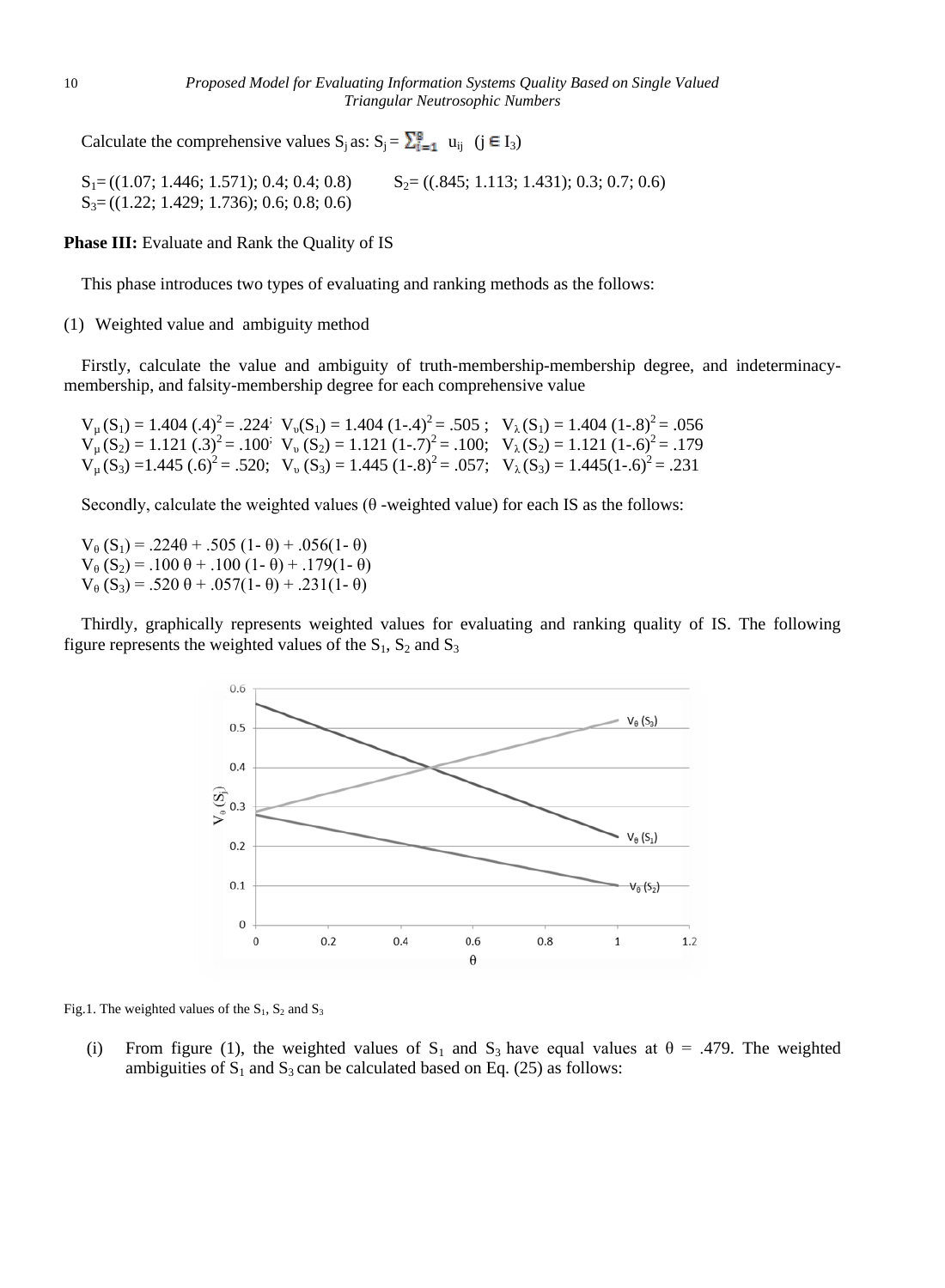$A_{.479}$   $(S_1) = (1.571 - 1.070)/6[.479(.4) + .479(1-.4) + .479(1-.8)] = .047$  $A_{.479}$   $(S_3) = (1.736 - 1.220)/6[479(.6) + .479(1-.8) + .479(1-.6)] = .049$ 

Therefore,  $S3 > S1$ . Consequently, the quality of the third information system  $(q_3)$  is greater than the quality of the first information system  $(q_1)$ .

- (ii) From figure (1) for any  $\theta \in [0, .479]$  the weighted values of the S<sub>1</sub>, S<sub>2</sub> and S<sub>3</sub> can ranked as the follows:  $V_{\theta}(S_1) > V_{\theta}(S_2) > V_{\theta}(S_2)$ . Consequently, the quality of the first information system (q<sub>1</sub>) > the quality of the third information system  $(q_3)$  > the quality of the second information system  $(q_2)$
- (iii) From figure (1) for any  $\theta \in [479, 1]$  the weighted values of the S<sub>1</sub>, S<sub>2</sub> and S<sub>3</sub> can ranked as the follows:  $V_{\theta}$  (S<sub>3</sub>) > V<sub>θ</sub> (S<sub>1</sub>) > V<sub>θ</sub> (S<sub>2</sub>). Consequently, the quality of the third information system (q<sub>3</sub>) > the quality of the first information system  $(q_1)$  > the quality of the second information system  $(q_2)$

This method gives more attention to uncertainty in decision making as well as it take into account cut sets of SVTrN numbers that can reflect the information on membership degrees and non-membership degrees. However, the calculations and graphically representation of this method become complex when alternatives increase.

(2) Score and Accuracy Based Method

 $S(S_1) = 1/16[(1.07+2*1.446+1.571)(2+.4-.4-.8)] = .414$  $S(S_2) = 1/16[(.845+2*1.113+1.431)(2+.3-.7-.6)] = .281$  $S(S_3) = 1/16 [(1.220+2*1.429+1.736)(2+.6-.8-.6)] = .436$ 

The results indicated that the ranking order of scores is  $S(S_3) > S(S_1) > S(S_2)$  which give the same ordering results as the weighted value and ambiguity based method for any  $\theta \in [.479, 1]$ . Therefore, the quality of the third IS (q<sub>3</sub>) > the quality of the first IS (q<sub>1</sub>) > the quality of the second IS (q<sub>2</sub>). This method provides a simple and flexible method for ranking SVTrN- numbers. However, it does not give more attention to uncertainty in decision making as weighted values and ambiguities based method as well as it does not take into account cut sets of SVTrN numbers that can reflect the information on membership degrees and non-membership degrees.

# **6. Conclusion and Future Work**

This work intended to introduce an ISQ evaluation model based on SVTrN- numbers with introducing weighted value and ambiguity based method and score and accuracy based method for evaluating and ranking ISQ. The results indicated that the proposed model can handle ill- known quantities in evaluating ISQ. Also, by analyzing and comparing results of ranking methods, the results indicated that each ranking method has its own advantage that make the proposed model introduces more than one option for evaluating and ranking ISQ. In this perspective, the weighted value and ambiguity based method gives more attention to uncertainty in decision making as well as it take into account cut sets of SVTrN numbers that can reflect the information on membership degrees and non-membership degrees. Also, by adapting the score and accuracy based method for SVTrN- numbers, the results indicated that this method provides a simple and flexible method for ranking SVTrN- numbers. However, it does not give more attention to uncertainty in decision making as weighted values and ambiguities based method.

For future work, SVTrN-numbers can be applied widely for more real practical applications with adapting and generalizing existing methods of ranking fuzzy numbers and intuitionistic fuzzy number to give more efficient results.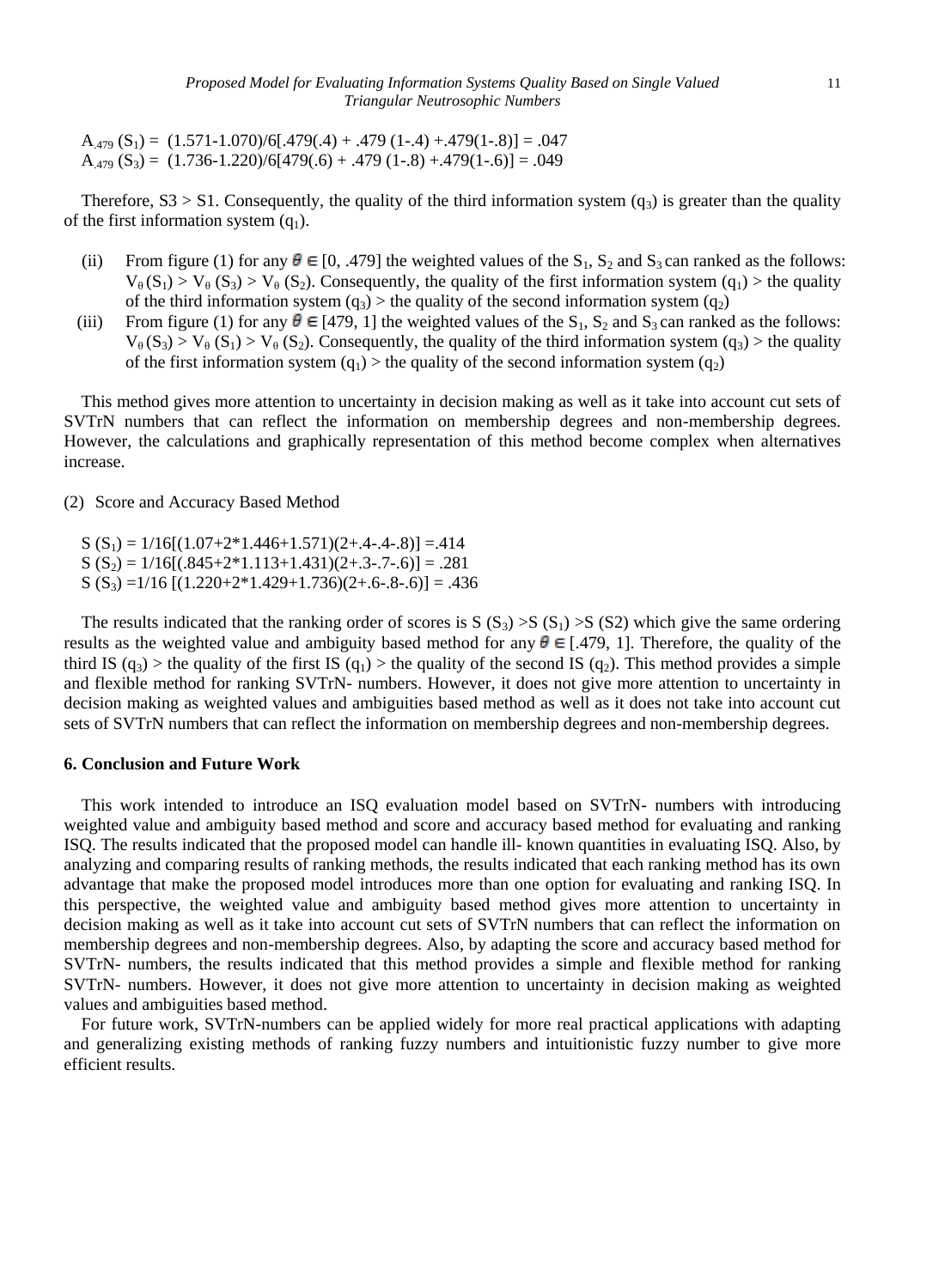## **References**

- [1] Al-Qutaish, R. An Investigation of the Weaknesses of the ISO 9126 International Standard. 2nd Int. Con. Comput. Elect. Eng. IEEE. 2009.
- [2] Atanassov. K. T. Intuitionistic fuzzy sets. Pysica-Verlag A Springer-Verlag Company. New York. 1999.
- [3] Atanassov, K. Intuitionistic fuzzy sets. Fuzz. Set. Syst. 1986, 20, 87–96.
- [4] Chen, J., Ye, J. Some Single-Valued Neutrosophic Dombi Weighted Aggregation Operators for Multiple Attribute Decision-Making. Symmetry. MDPI. 2017, 9(6).
- [5] De, K. P., Das, D. A Study on Ranking of Trapezoidal Intuitionistic Fuzzy Numbers. Int. J. Comput. Inform. Syst. & Indu. Mana. Applic. 2014, 6, 437-444.
- [6] Deli, I., Şubaş, Y. A ranking method of single valued neutrosophic numbers and its applications to multiattribute decision making problems. Int. J. Mach. Learn. & Cyber. 2016.
- [7] Deli, I., Subas, Y. Single valued neutrosophic numbers and their applications to multi-criteria decision making problem. Neutro. Set. Syst. 2014, 2(1), 1–13.
- [8] Durgesh, S., Su-Hua, W., Dengjie, C. Quality Models: Role and Value in Software Engineering. 2nd Int. Con. Soft. Tech. & Eng. (ICSTE). 2010, 320-324.
- [9] International Organization for Standardization. ISO/IEC 9126-1- Software engineering product qualitypart 1 Quality model. ISO/IEC. 2001.
- [10] International Organization for Standardization. ISO/IEC 25030 Software engineering-Software product Quality Requirements and Evaluation (SQuaRE)-Quality requirements. ISO/IEC. 2007.
- [11] International Organization for Standardization. ISO/IEC-25012 Software engineering Software product Quality Requirements and Evaluation (SQuaRE) - Data quality model. 2008.
- [12] International Organization for Standardization. ISO/IEC 25010 Systems and software engineering Systems and software Quality Requirements and Evaluation (SQuaRE) — System and software quality models. ISO/IEC. 2011.
- [13] Li, D. A ratio ranking method of triangular intuitionistic fuzzy numbers and its application to MADM problems. Comput. & Math. Applic. 2010, 60, 1557–1570.
- [14] Li, D., Nan, J., Zhang, M. A ranking method of triangular intuitionistic fuzzy numbers and application to decision making. Int. J. Comput. Intell. Syst. 2010, 3(5), 522–530.
- [15] Liang, C., Zhao, S., Zhang, J. Aggregation operators on triangular intuitionistic fuzzy numbers and its application to multi-criteria decision making problems. Found. Comput. & Deci. Sci. 2014, 39.
- [16] Liu, P., Zhang, X. Some maclaurin symmetric mean operators for single-valued trapezoidal neutrosophic numbers and their applications to group decision making, international journal of fuzzy system. Int. J. Fuzz. Syst. 2017.
- [17] Miguel, J., Mauricio, D., Rodr guez, G. A Review of Software Quality Models for the Evaluation of Software Products. Int. J. Soft. Eng. & Applic. (IJSEA). 2014, 5(6).
- [18] Mitchell, B. Ranking Intuitionistic Fuzzy numbers. Int. J. Uncert. Fuzz. Knowl. Bas. Syst. 2004, 12, 377–386.
- [19] Oriol, M., Marco, J., Franch, X. Quality models for web services. A syst. map. Inform. & Soft. Tech. 2014, 56, 1167–1182.
- [20] Peng, J., Wang, J., Wu, X., Wang, J., Chen, X. Multivalued neutrosophic sets and power aggregation operators with their applications in multi-criteria group decision-making problems. Int. J. Comput. Intell. Syst. 2014, 8(2), 345–363.
- [21] Prakash, K., Suresh, M., Vengataasalam, S. A new approach for ranking of intuitionistic fuzzy numbers using a centroid concept. Math Sci. 2016, 10, 177–184.
- [22] Smarandache, F. Neutrosophic set a generalisation of the intuitionistic fuzzy sets. Int. J. Pure. Applic.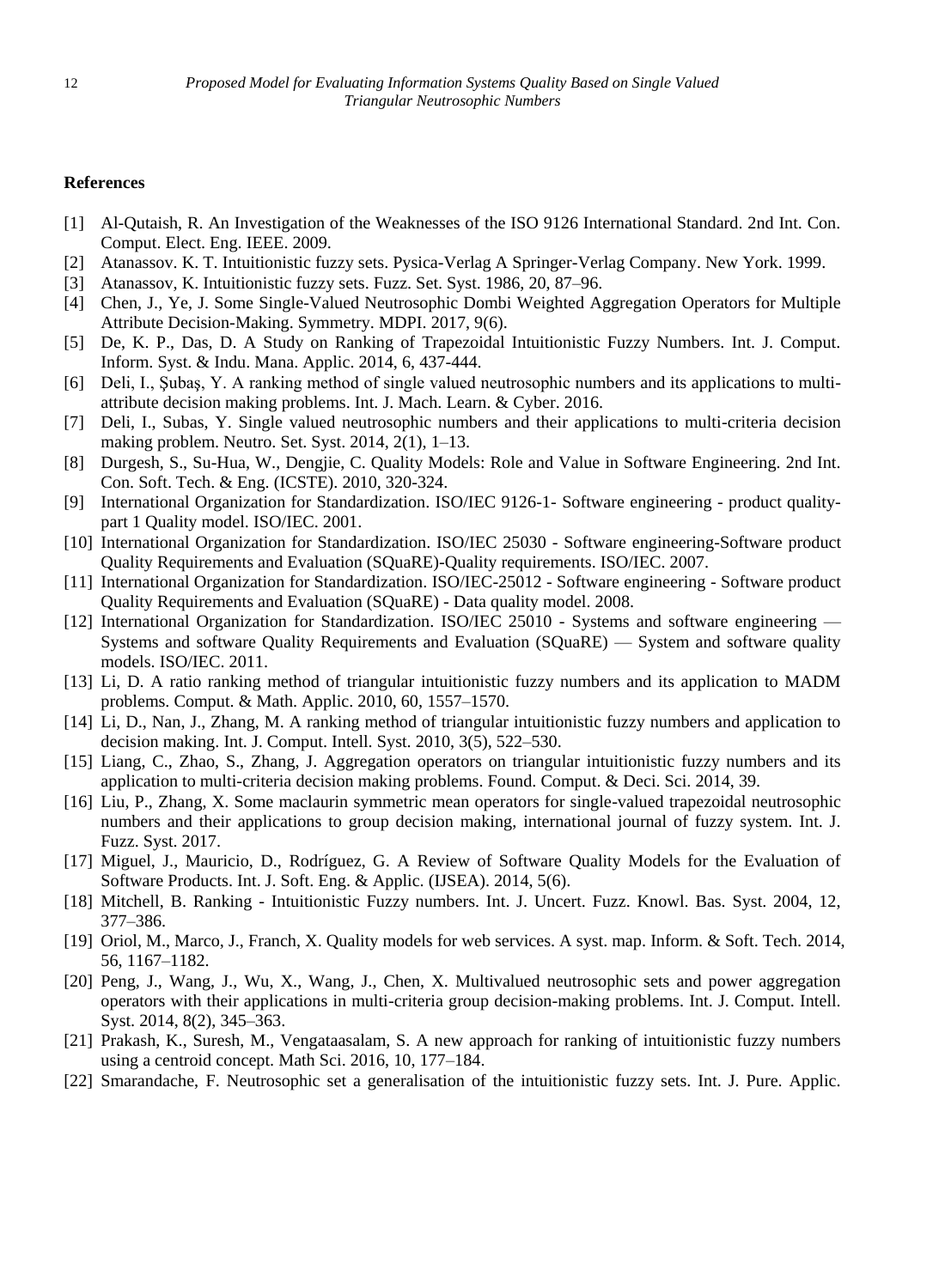Math. 2005, 24, 287–297.

- [23] Smarandache, F. Neutrosophy: Neutrosophic Probability, Set, and Logic: Analytic Synthesis & Synthetic Analysis. Ameri. Res. Press: Rehoboth. DE. USA. 1998.
- [24] Srivastava, P., Kumar, K. an Approach towards Software Quality Assessment. Springer-Verlag Berlin Heidelberg. 2009, 150–160.
- [25] Subas,Y. Neutrosophic numbers and their application to Multi-attribute decision making problems (In Turkish) (Master's Thesis, Kilis 7 Aralık University, Graduate School of Natural and Applied Science). 2015.
- [26] Ye, J. Expected value method for intuitionistic trapezoidal fuzzy multicriteria decision-making problems, Int. J. Gen. Syst. 2011, 38, 11730-11734.
- [27] Ye, J. Multi criteria decision-making method using the correlation coefficient under single-value neutrosophic environment. Int. J. Gen. Syst. 2013, 42, 386–394.
- [28] Ye, J. A multi criteria decision-making method using aggregation operators for simplified neutrosophic sets. J. Intell. Fuzz. Syst. 2014, 26, 2459–2466.
- [29] Ye, J. Trapezoidal neutrosophic set and its application to multiple attribute decision-making. Neural. Comput & Applic. 2015, 26, 1157–1166.
- [30] Yu, D. Intuitionistic trapezoidal fuzzy information aggregation methods and their applications to teaching quality evaluation. J. Inform. & Comput. Sci. 2013, 10(6), 1861–1869.
- [31] Yavari, A., Golbaghi, M., Momeni, H. Assessment of Effective Risk in Software Projects based on Wallace's Classification Using Fuzzy Logic. I.J. Information Engineering and Electronic Business, 2013, 4, 58-64
- [32] SalamaA., Broumi S., Smarandache F. Neutrosophic Crisp Open Set and Neutrosophic Crisp Continuity via Neutrosophic Crisp Ideals. I.J. Information Engineering and Electronic Business, 2014, 3, 1-8
- [33] Salama A., Broumi S., Alblowi S. Introduction to Neutrosophic Topological Spatial Region, Possible Application to GIS Topological Rules. I.J. Information Engineering and Electronic Business, 2014, 6, 15- 21

# **Authors' Profiles**



**Samah Ibrahim Abdel Aal** is an assistant lecturer at information systems department, College of Computers and Informatics, Zagazig University where graduated and is now a Ph.D., Egypt. She is teaching several courses for information systems management, expert systems, quality management and information systems analysis and design.



**Mahmoud M. A. Abd Ellatif** is associate professor of Information Systems and Vice Dean for Postgraduate & Researches at Faculty of Computers & Information, Helwan University, Egypt. , Co-professor, University of Jeddah, KSA His researches focus on how to use data mining techniques and semantic web technologies to apply the framework of PIECES in Software Engineering.